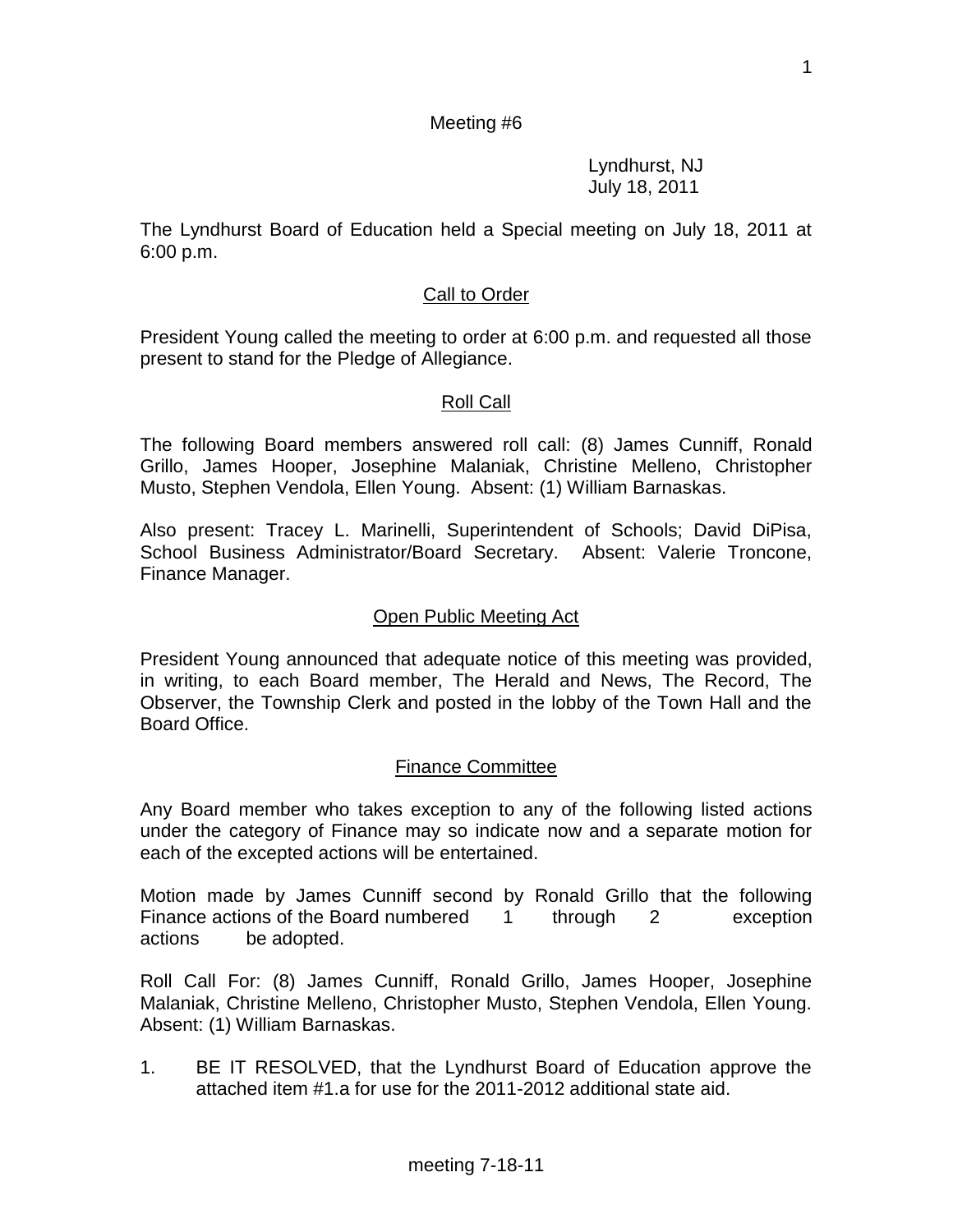2. BE IT RESOLVED, that the Lyndhurst Board of Education certify the revised 2011-2012 school budget as follows:

|                                                                                | <b>Budget</b>                               | Local Tax Levy                         |
|--------------------------------------------------------------------------------|---------------------------------------------|----------------------------------------|
| <b>General Fund</b><br><b>Special Revenue Fund</b><br><b>Debt Service Fund</b> | \$33,953,561.00<br>899,753.00<br>672,098.00 | \$32,012,623.00<br>$-0-$<br>672,098.00 |
| <b>Total Base Budget</b>                                                       | \$35,525,412.00                             | \$32,684,721.00                        |

AND FURTHER approve the attached Tax Levy Remittance Schedule.

### New Business

- 1. Lyndhurst School District received an additional \$318,596.00 in state aid.
- 2. James Hooper spoke about Battle of the Bands. He also requested to be signed up for NJSBA workshops.
- 3. Christine Melleno spoke about the special education committee (with parents). Ronald Grillo suggested setting up a subcommittee.
- 4. Tracey Marinelli spoke about the South Bergen Jointure Commission and their Athletic Program in the high school.

She informed all that the AP test scores for the 2010-2011 school year were the best in five (5) years. Also, the HSPA were higher than the state and DFG.

5. Ronald Grillo spoke about starting a committee to help seniors freeze their taxes.

# Public Comments

# Agenda & Non-Agenda Items

None

# Adjournment

Motion by Ellen Young second by Ronald Grillo and unanimously carried, the meeting was adjourned at 6:45 p.m.